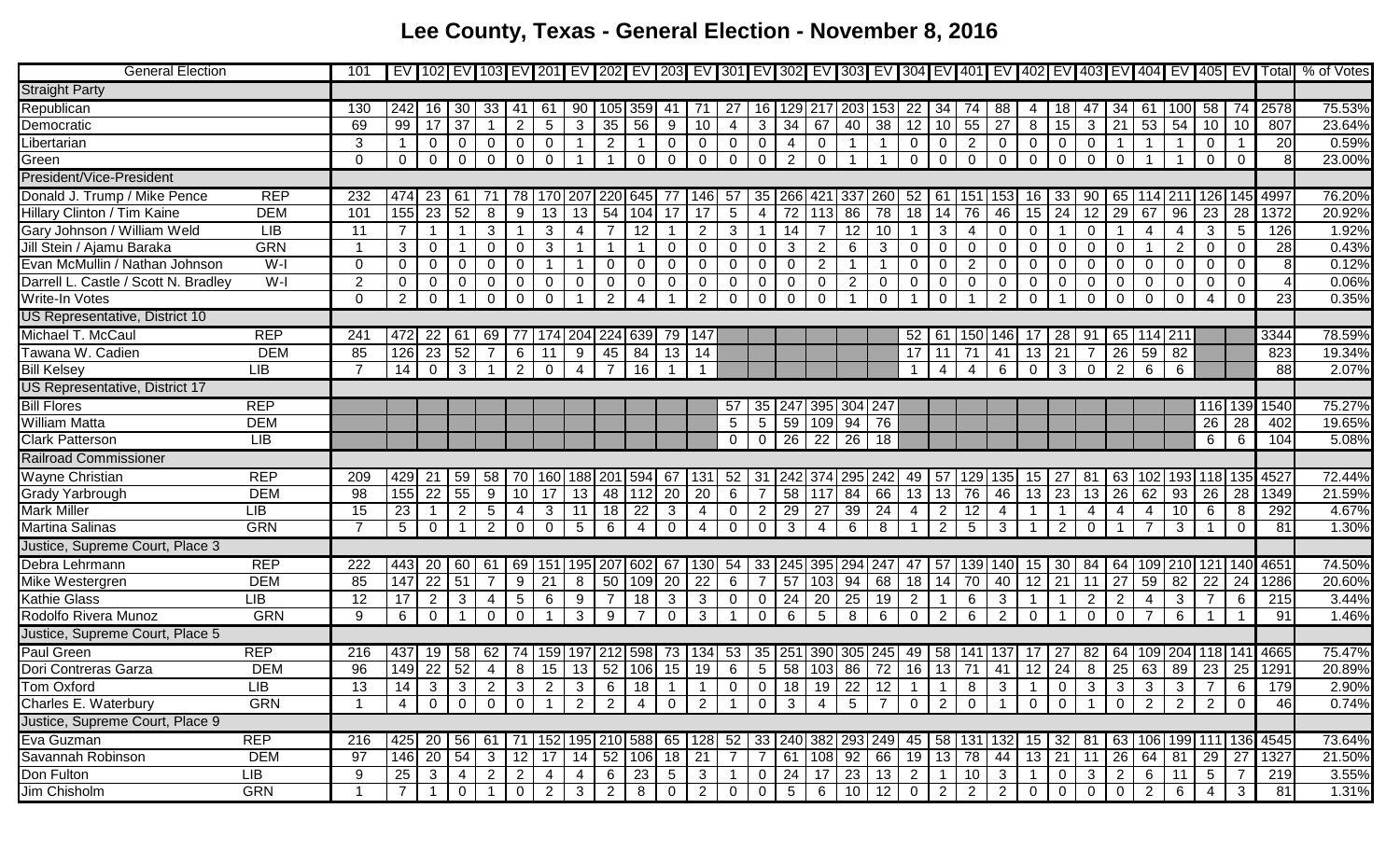## **Lee County, Texas - General Election - November 8, 2016**

| <b>General Election</b>                          | 101                   |                 |                 |                 |                |                 |                |                 |                |                                                 |                         |                 |                                                                                                                                                                       |                 |                 |                                                  |                 |                |                 |                    |                |                |                 |                         |                |                 |                 |                 |                                                                                                     |     | EV 102 EV 103 EV 201 EV 202 EV 203 EV 301 EV 302 EV 302 EV 303 EV 304 EV 401 EV 402 EV 403 EV 404 EV 405 EV Total                                                     | % of Votes |
|--------------------------------------------------|-----------------------|-----------------|-----------------|-----------------|----------------|-----------------|----------------|-----------------|----------------|-------------------------------------------------|-------------------------|-----------------|-----------------------------------------------------------------------------------------------------------------------------------------------------------------------|-----------------|-----------------|--------------------------------------------------|-----------------|----------------|-----------------|--------------------|----------------|----------------|-----------------|-------------------------|----------------|-----------------|-----------------|-----------------|-----------------------------------------------------------------------------------------------------|-----|-----------------------------------------------------------------------------------------------------------------------------------------------------------------------|------------|
| Judge, Crt of Criminal Appls., Place 2           |                       |                 |                 |                 |                |                 |                |                 |                |                                                 |                         |                 |                                                                                                                                                                       |                 |                 |                                                  |                 |                |                 |                    |                |                |                 |                         |                |                 |                 |                 |                                                                                                     |     |                                                                                                                                                                       |            |
| <b>REP</b><br><b>Mary Lou Keel</b>               | 217                   | 428             | 19              | 53              | 60             | 70              | 154            | 196 204         |                | 583                                             | 65                      | 131             | 54                                                                                                                                                                    | 32              | 245             | 381                                              | 296 243         |                | 45              | 58                 | 134 132        |                | 16              | 29                      | 82             | 64              | 103             |                 | 198 118 135                                                                                         |     | 4545                                                                                                                                                                  | 73.72%     |
| <b>DEM</b><br>Lawrence "Larry" Meyers            | 92                    | 154             | $\overline{22}$ | 56              | 6              | 10 <sup>1</sup> | 18             | $\overline{12}$ | 55             | 115                                             | 22                      | $\overline{20}$ |                                                                                                                                                                       | 8               | 64              | 106                                              | 95              | 76             | 18              | $\overline{12}$    | 76             | 46             | $\overline{13}$ | $\overline{23}$         | 10             | $\overline{25}$ | 67              | 89              | 25                                                                                                  | 31  | 1373                                                                                                                                                                  | 22.27%     |
| LIB<br>Mark Ash                                  | 11                    | $\overline{17}$ | 3               | $\overline{4}$  | $\overline{2}$ | 5 <sup>5</sup>  | $\mathbf{3}$   | 4               |                | $\overline{20}$                                 |                         | 3               |                                                                                                                                                                       | $\overline{0}$  | 19              | $\overline{22}$                                  | $\overline{22}$ | 14             |                 | 2                  | $\overline{7}$ | $\mathbf{3}$   | $\Omega$        | $\overline{0}$          | 3              | $\mathbf{3}$    | $\overline{4}$  | 6               | $\mathbf{3}$                                                                                        | 5   | 195                                                                                                                                                                   | 3.16%      |
| Adam King Blackwell Reposa<br><b>GRN</b>         | 3                     | $\overline{2}$  | $\mathbf 0$     | $\overline{0}$  | $\mathbf 0$    | $\mathbf 0$     | $\mathbf{1}$   | $\mathbf{3}$    | -5             | 6                                               | $\mathbf 0$             | $\overline{2}$  | $\overline{0}$                                                                                                                                                        | $\mathbf 0$     | 3               | $\mathbf{3}$                                     | $6\phantom{.}6$ | $\overline{7}$ |                 | $\overline{2}$     | -1             | $\overline{2}$ | $\mathbf 0$     | $\mathbf 0$             | $\mathbf 0$    | $\mathbf 0$     | 2               | $\overline{2}$  | $\overline{0}$                                                                                      |     | 52                                                                                                                                                                    | 0.84%      |
| Judge, Crt of Criminal Appls., Place 5           |                       |                 |                 |                 |                |                 |                |                 |                |                                                 |                         |                 |                                                                                                                                                                       |                 |                 |                                                  |                 |                |                 |                    |                |                |                 |                         |                |                 |                 |                 |                                                                                                     |     |                                                                                                                                                                       |            |
| <b>Scott Walker</b><br><b>REP</b>                | 213                   | 427             | 19              | 56              | 58             | 71              | 158            |                 |                | 196 205 606                                     | 68                      | 132             | 54                                                                                                                                                                    | 35              | 247             | 383                                              | 304             | 242            | 46              | 56                 | 137            | 138            | 15              | 28                      | 84             | 64              | 105             |                 | 202 115                                                                                             | 142 | 4606                                                                                                                                                                  | 75.00%     |
| <b>DEM</b><br><b>Betsy Johnson</b>               | 94                    | 152             | $\overline{23}$ | 54              |                | 11              | 14             | 14              | 47             | 99                                              | 19                      | 20              |                                                                                                                                                                       | $5\phantom{.0}$ | 59              | 108                                              | 85              | 71             | 17              | 14                 | 76             | 40             | 14              | 20                      | 9              | $\overline{26}$ | 61              | 84              | 26                                                                                                  | 25  | 1301                                                                                                                                                                  | 21.19%     |
| William Bryan Strange, III<br>LIB                | 11                    | 13              | $\overline{2}$  | $\overline{4}$  | $\overline{3}$ | $\overline{4}$  | $\overline{2}$ | $\mathbf{3}$    | $\overline{7}$ | 16                                              | $\mathbf{3}$            | $\overline{1}$  | $\overline{0}$                                                                                                                                                        | $\overline{0}$  | 19              | 16                                               | $\overline{18}$ | 12             | $\mathbf{1}$    | $\overline{1}$     | $\mathbf{3}$   | $\mathbf{3}$   | $\mathbf 0$     | $\Omega$                | $\overline{4}$ | $\overline{1}$  | 6               | $\overline{4}$  | $\overline{4}$                                                                                      | 2   | 163                                                                                                                                                                   | 2.65%      |
| <b>GRN</b><br><b>Judith Sanders-Castro</b>       | $\boldsymbol{\Delta}$ | $\overline{7}$  | $\overline{0}$  | $\overline{0}$  | $\mathbf 0$    | $\mathbf 0$     | $\overline{1}$ | $\mathbf{3}$    | 9              | $\overline{4}$                                  | $\overline{0}$          | $\overline{2}$  | $\overline{0}$                                                                                                                                                        | $\mathbf 0$     | $\overline{4}$  | $\overline{4}$                                   | $\overline{7}$  | 8              | -1              | $\overline{2}$     | $\overline{0}$ | 2              | $\mathbf 0$     | $\overline{\mathbf{1}}$ | $\mathbf{0}$   | $\overline{0}$  | $\overline{4}$  | $5\overline{)}$ | $\mathbf{1}$                                                                                        | 2   | 71                                                                                                                                                                    | 1.16%      |
| Judge, Crt of Criminal Appls., Place 6           |                       |                 |                 |                 |                |                 |                |                 |                |                                                 |                         |                 |                                                                                                                                                                       |                 |                 |                                                  |                 |                |                 |                    |                |                |                 |                         |                |                 |                 |                 |                                                                                                     |     |                                                                                                                                                                       |            |
| Michael E. Keaslker<br><b>REP</b>                | 214                   | 436             | 19              | 54              | 60             | 72              | 154            |                 |                | 195 211 600                                     |                         | 68 131          | 54                                                                                                                                                                    | 33              | 245             | 378                                              | 304 248         |                | 46              | 58                 | 136 136        |                | 15              | -27                     | 83             | 62              | 107             |                 | 202 114 139                                                                                         |     | 460 <sup>4</sup>                                                                                                                                                      | 74.61%     |
| <b>DEM</b><br><b>Robert Burns</b>                | 100                   | 146             | $\overline{22}$ | $\overline{53}$ | $\overline{7}$ | 9               | 20             | 13              | 49             | 102                                             | $\overline{18}$         | 20              |                                                                                                                                                                       | $\overline{5}$  | 64              | 110                                              | 89              | 75             | 18              | 13                 | 76             | 43             | 14              | 22                      | 10             | 27              | 64              | 85              | 28                                                                                                  | 30  | 1339                                                                                                                                                                  | 21.71%     |
| Mark W. Bennett<br><b>LIB</b>                    | 11                    | 19              | $\mathbf{3}$    | $5\overline{)}$ | $\mathbf{3}$   | $\overline{4}$  | $\overline{4}$ | 9               | 9              | $\overline{20}$                                 | $\overline{4}$          | $\mathbf{3}$    | $\overline{0}$                                                                                                                                                        | 2               | $\overline{20}$ | $\overline{23}$                                  | $\overline{25}$ | $\sqrt{17}$    | $\overline{2}$  | $\mathbf{3}$       | $\overline{7}$ | $\mathbf{3}$   |                 | 2                       | 2              | $\overline{2}$  | 6               | 8               | 6                                                                                                   |     | 227                                                                                                                                                                   | 3.68%      |
| Member, State Board of Ed, District 10           |                       |                 |                 |                 |                |                 |                |                 |                |                                                 |                         |                 |                                                                                                                                                                       |                 |                 |                                                  |                 |                |                 |                    |                |                |                 |                         |                |                 |                 |                 |                                                                                                     |     |                                                                                                                                                                       |            |
| <b>REP</b><br><b>Tom Maynard</b>                 | 214                   | 4321            | 19              | 57              |                |                 |                |                 |                | 62   72   159   192   212   601   67   131      |                         |                 | 53                                                                                                                                                                    |                 |                 | 34   252   394   314   249   49                  |                 |                |                 | 58   139   136     |                |                | 16              | 28                      |                |                 |                 |                 |                                                                                                     |     | 81   65   105   201   112   142   4646                                                                                                                                | 76.15%     |
| <b>DEM</b><br>Judy Jennings                      | 104                   | 164             | 25              | 54              | $\overline{7}$ | 13              | 16             |                 |                | 19 58 117 21                                    |                         | 24              | 9                                                                                                                                                                     | 6               | $\overline{71}$ | 119 102 81                                       |                 |                | $\overline{17}$ | $12 \overline{76}$ |                | 43             | $\overline{12}$ | 23                      | 11             | 27              | $\overline{70}$ |                 | $90 \mid 36$                                                                                        | 28  | 1455                                                                                                                                                                  | 23.85%     |
| State Senator, District 18                       |                       |                 |                 |                 |                |                 |                |                 |                |                                                 |                         |                 |                                                                                                                                                                       |                 |                 |                                                  |                 |                |                 |                    |                |                |                 |                         |                |                 |                 |                 |                                                                                                     |     |                                                                                                                                                                       |            |
| Lois W. Kolkhorst<br><b>REP</b>                  | 240                   |                 | 470 24          | 65              |                |                 |                |                 |                | 67   75   165   203   218   637   76   144   55 |                         |                 |                                                                                                                                                                       |                 |                 | 36   261   406   328   260   51   57   149   148 |                 |                |                 |                    |                |                | 17              |                         |                |                 |                 |                 | 33   88   69   114   218   125   144                                                                |     | 4943                                                                                                                                                                  | 89.45%     |
| LIB<br>Kathie L. Stone                           | 41                    | 48              | $\overline{7}$  | 11              | $\overline{7}$ |                 | $9$ 11 11      |                 |                | $24 \mid 53$                                    | $\overline{\mathbf{8}}$ | $\overline{9}$  | $\mathbf{3}$                                                                                                                                                          | $\overline{2}$  | $\overline{38}$ | 51                                               | $-59$           | 43             | $5\phantom{.0}$ | $\overline{7}$     | $29 \mid 15$   |                | 2               | $\overline{4}$          | $\overline{5}$ | $\overline{4}$  | 17              |                 | $27 \mid 15 \mid$                                                                                   | 18  | 583                                                                                                                                                                   | 10.55%     |
| State Representative, District 17                |                       |                 |                 |                 |                |                 |                |                 |                |                                                 |                         |                 |                                                                                                                                                                       |                 |                 |                                                  |                 |                |                 |                    |                |                |                 |                         |                |                 |                 |                 |                                                                                                     |     |                                                                                                                                                                       |            |
| <b>REP</b><br>John Cyrier                        | 252                   |                 | 483 31          |                 |                |                 |                |                 |                |                                                 |                         |                 | 64   68   80   169   203   229   650   82   147   59   35   289   435   371   279   54   62   162   156   20   38   93   71   122   233   136   154   5227            |                 |                 |                                                  |                 |                |                 |                    |                |                |                 |                         |                |                 |                 |                 |                                                                                                     |     |                                                                                                                                                                       | 100.00%    |
| Justice, 3rd Crt of Appls. Dist., Place 2 Unexp. |                       |                 |                 |                 |                |                 |                |                 |                |                                                 |                         |                 |                                                                                                                                                                       |                 |                 |                                                  |                 |                |                 |                    |                |                |                 |                         |                |                 |                 |                 |                                                                                                     |     |                                                                                                                                                                       |            |
| <b>Cindy Olson Bourland</b><br><b>REP</b>        | 252                   |                 |                 |                 |                |                 |                |                 |                |                                                 |                         |                 |                                                                                                                                                                       |                 |                 |                                                  |                 |                |                 |                    |                |                |                 |                         |                |                 |                 |                 |                                                                                                     |     | 475   28   61   67   76   165   204   224   639   83   139   59   35   282   424   359   273   51   59   163   147   20   39   88   68   125   239   133   152   5129 | 100.00%    |
| Justice, 3rd Crt of Appls. Dist., Place 4        |                       |                 |                 |                 |                |                 |                |                 |                |                                                 |                         |                 |                                                                                                                                                                       |                 |                 |                                                  |                 |                |                 |                    |                |                |                 |                         |                |                 |                 |                 |                                                                                                     |     |                                                                                                                                                                       |            |
| <b>REP</b><br><b>Melissa Goodwin</b>             | 247                   |                 |                 |                 |                |                 |                |                 |                |                                                 |                         |                 | 475   28   64   68   77   164   200   224   637   82   140   56   35   281   427   360   274   50   58   164   146   21   38   88   70   124   237   135   151   5121 |                 |                 |                                                  |                 |                |                 |                    |                |                |                 |                         |                |                 |                 |                 |                                                                                                     |     |                                                                                                                                                                       | 100.00%    |
| District Judge, 21st Judicial District           |                       |                 |                 |                 |                |                 |                |                 |                |                                                 |                         |                 |                                                                                                                                                                       |                 |                 |                                                  |                 |                |                 |                    |                |                |                 |                         |                |                 |                 |                 |                                                                                                     |     |                                                                                                                                                                       |            |
| <b>Carson Campbell</b><br><b>REP</b>             | 247                   |                 |                 |                 |                |                 |                |                 |                |                                                 |                         |                 |                                                                                                                                                                       |                 |                 |                                                  |                 |                |                 |                    |                |                |                 |                         |                |                 |                 |                 |                                                                                                     |     | 481 28 64 69 78 166 200 225 643 82 138 56 35 280 426 358 272 51 58 165 150 19 37 91 69 124 241 132 149 5134                                                           | 100.00%    |
| District Judge, 335th Judicial District          |                       |                 |                 |                 |                |                 |                |                 |                |                                                 |                         |                 |                                                                                                                                                                       |                 |                 |                                                  |                 |                |                 |                    |                |                |                 |                         |                |                 |                 |                 |                                                                                                     |     |                                                                                                                                                                       |            |
| <b>Reva Towslee Corbett</b><br><b>REP</b>        | 248                   |                 |                 |                 |                |                 |                |                 |                |                                                 |                         |                 | 490 28 68 73 77 169 202 225 650 84 140 58 34 284 435 366 271 52 58 169 156 22 38 91 70 126 238 135 151                                                                |                 |                 |                                                  |                 |                |                 |                    |                |                |                 |                         |                |                 |                 |                 |                                                                                                     |     | 5208                                                                                                                                                                  | 100.00%    |
| <b>County Attorney</b>                           |                       |                 |                 |                 |                |                 |                |                 |                |                                                 |                         |                 |                                                                                                                                                                       |                 |                 |                                                  |                 |                |                 |                    |                |                |                 |                         |                |                 |                 |                 |                                                                                                     |     |                                                                                                                                                                       |            |
| <b>REP</b><br>Martin J. Placke                   | 262                   |                 | 502 28 71       |                 |                |                 |                |                 |                | 75   81   171   204   232   667   83   141   57 |                         |                 |                                                                                                                                                                       |                 |                 |                                                  |                 |                |                 |                    |                |                |                 |                         |                |                 |                 |                 | 33   288   451   376   268   57   60   171   162   22   40   94   72   132   245   140   156   5341 |     |                                                                                                                                                                       | 100.00%    |
| <b>Sheriff</b>                                   |                       |                 |                 |                 |                |                 |                |                 |                |                                                 |                         |                 |                                                                                                                                                                       |                 |                 |                                                  |                 |                |                 |                    |                |                |                 |                         |                |                 |                 |                 |                                                                                                     |     |                                                                                                                                                                       |            |
| <b>REP</b><br><b>Rodney Meyer</b>                | 259                   |                 |                 |                 |                |                 |                |                 |                | 507 31 72 70 80 176 197 243 657 83 142 57       |                         |                 |                                                                                                                                                                       |                 |                 | 32 304 453 383 287 62 60 171 167 21              |                 |                |                 |                    |                |                |                 |                         |                |                 |                 |                 |                                                                                                     |     | 44   92   76   137   247   139   154   5403                                                                                                                           | 100.00%    |
| County Tax Assessor/Collector                    |                       |                 |                 |                 |                |                 |                |                 |                |                                                 |                         |                 |                                                                                                                                                                       |                 |                 |                                                  |                 |                |                 |                    |                |                |                 |                         |                |                 |                 |                 |                                                                                                     |     |                                                                                                                                                                       |            |
| <b>REP</b><br>David Matthijetz                   | 259                   |                 |                 |                 |                |                 |                |                 |                |                                                 |                         |                 |                                                                                                                                                                       |                 |                 |                                                  |                 |                |                 |                    |                |                |                 |                         |                |                 |                 |                 |                                                                                                     |     | 495 29 69 71 78 171 207 236 661 84 143 59 34 298 448 373 276 59 60 174 159 21 40 93 70 134 247 136 152 5336                                                           | 100.00%    |
| County Commissioner, Pct. No. 1                  |                       |                 |                 |                 |                |                 |                |                 |                |                                                 |                         |                 |                                                                                                                                                                       |                 |                 |                                                  |                 |                |                 |                    |                |                |                 |                         |                |                 |                 |                 |                                                                                                     |     |                                                                                                                                                                       |            |
| Maurice Pitts, Jr.<br><b>DEM</b>                 | 203                   |                 | 367 32 77 36 43 |                 |                |                 |                |                 |                |                                                 |                         |                 |                                                                                                                                                                       |                 |                 |                                                  |                 |                |                 |                    |                |                |                 |                         |                |                 |                 |                 |                                                                                                     |     | 758                                                                                                                                                                   | 100.00%    |